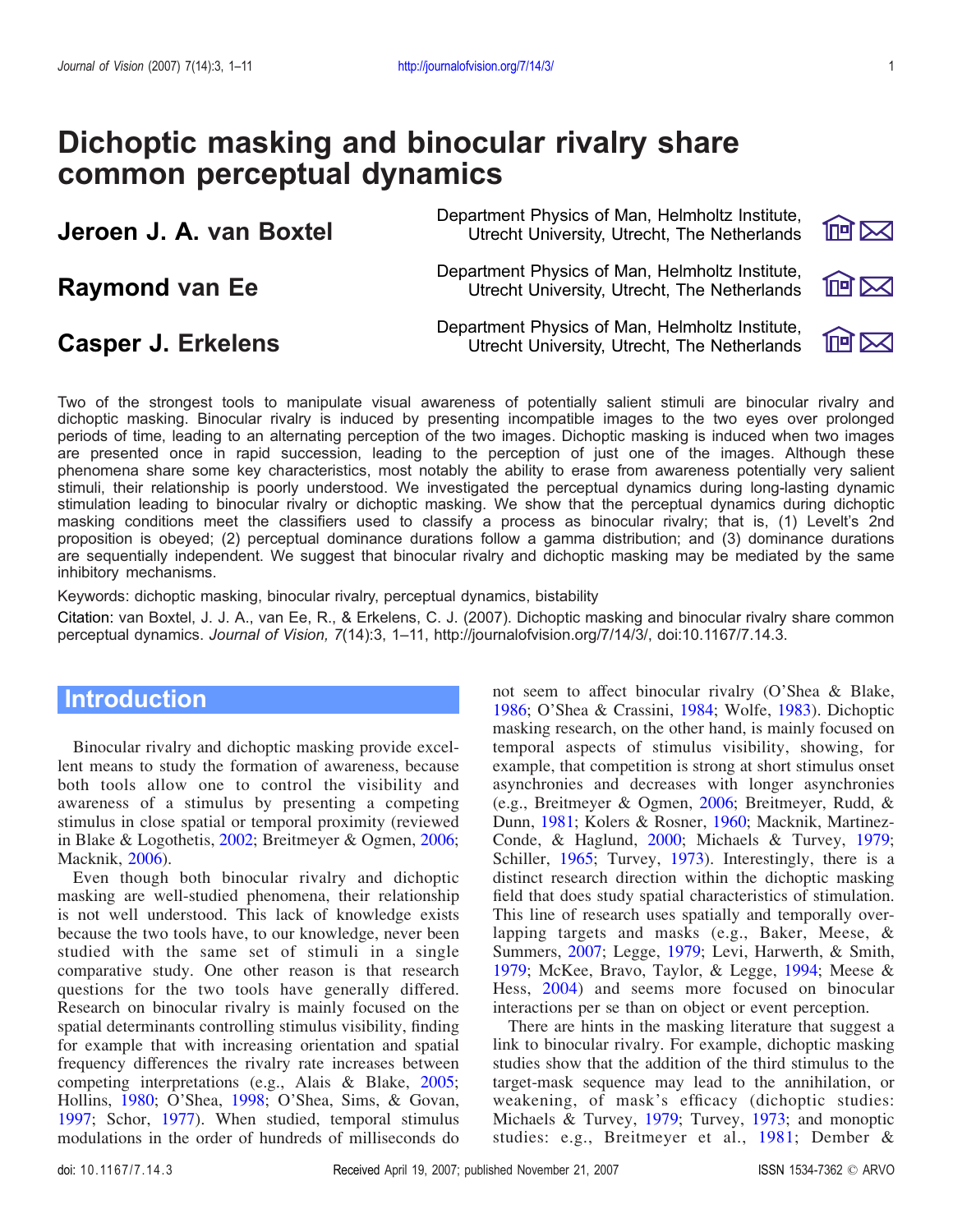<span id="page-1-0"></span>Purcell, [1967](#page-9-0)). Furthermore, masking strength decreases with increasing number of target-mask cycles (implicit in the reports of Kolers & Rosner, [1960](#page-9-0); Schiller & Smith, [1966;](#page-10-0) Werner, [1935\)](#page-10-0), an effect reminiscent of the resurfacing of a percept of the suppressed stimulus after prolonged stimulation during binocular rivalry. In this report, we study the effects of long-lasting stimulation on dichoptic masking, and the possible relations to binocular rivalry it may reveal.

Previously we have shown (van Boxtel, Kamphuisen, van Ee, & Erkelens, [2006](#page-10-0)) that binocular rivalry may take place with intermittent stimulation (see also O'Shea & Crassini, [1984,](#page-10-0) who termed this condition successive rivalry), even when stimulation in the two eyes is asynchronous (see, e.g., Figure 1A). While viewing these stimuli, the observer perceives one of the two oriented gratings flickering on and off (being "off" most of the time), while the other stimulus remains invisible. After a certain time  $(\sim 2$  seconds) perception switches to the other grating, etc. (this chain of events is schematically drawn in Figure 1B, top panel). However, we also showed that with asynchronous stimulation, binocular rivalry cedes to

dichoptic masking when the period of pattern repetition exceeded  $\sim$ 350 ms (van Boxtel et al., [2006](#page-10-0)) (schematically drawn in Figure 1B, bottom panel). Taking these minimally different stimuli-in many cases differing only in stimulus repetition period—allowed us to investigate whether dichoptic masking and binocular rivalry are outputs of a single dynamical system, or instead are two separate processes. We focused on the perceptual dynamics of binocular rivalry and dichoptic masking employing long-lasting dynamic stimulation described in Figure 1.

For binocular rivalry, the perceptual dynamics of alternations in dominance are characterized as follows: (1) dominance durations follow a gamma distribution; (2) the dominance durations of the percepts are temporally uncorrelated (Fox & Herrmann, [1967\)](#page-9-0); (3) Levelt's 2nd proposition is obeyed (Fox & Rasche, [1969;](#page-9-0) Levelt, [1967\)](#page-9-0), meaning that changing the contrast of one eye's pattern will change the dominance durations of the pattern in the other eye but will leave the dominance durations of the contrast-changed pattern unchanged; or put in a modified form (which is valid over a larger contrast range): changes



Figure 1. Two example stimuli used in the experiment. (A) Orthogonal gratings were presented to the two eyes. At the start of the trial, either the grating in the right eye or the grating in the left eye was temporally offset (see top panel and bottom panel, respectively). The stimulus onset asynchrony (SOA) between the first and the second presentation was termed SOA1, the SOA between the second and third presentation (which was equal to the first) was termed SOA2. The sum of SOA1 and SOA2 is the repetition period. The top panel represents a case where SOA1 is smaller than SOA2, whereas the bottom panel represents a case when SOA1 is larger then SOA2. The effective stimulation is identical in both cases, apart from the start of the trial, therefore we pooled the data of these conditions in our analysis, and in the remainder of the figures we show the dependence on the shortest of the two SOA (i.e., minSOA = MIN[SOA1,SOA2]). We refer to the stimulus that precedes the shortest SOA as the "lead" stimulus, and the stimulus that follows this SOA as the "lag" stimulus. The percepts linked to these two stimuli are called "lead" and "lag" percept (see text). (B) The perceptual consequences of stimulation with repetition cycles <350 ms (top panel) are binocular rivalry. The percept will consist of bouts of flickering leftward tilted gratings and flickering rightward gratings. Bottom panel: The perceptual consequences of stimulation with repetition periods >350 ms are dichoptic masking. The percept will consist of long stretches of a single flickering grating, only to be interrupted briefly and infrequently by the competing pattern.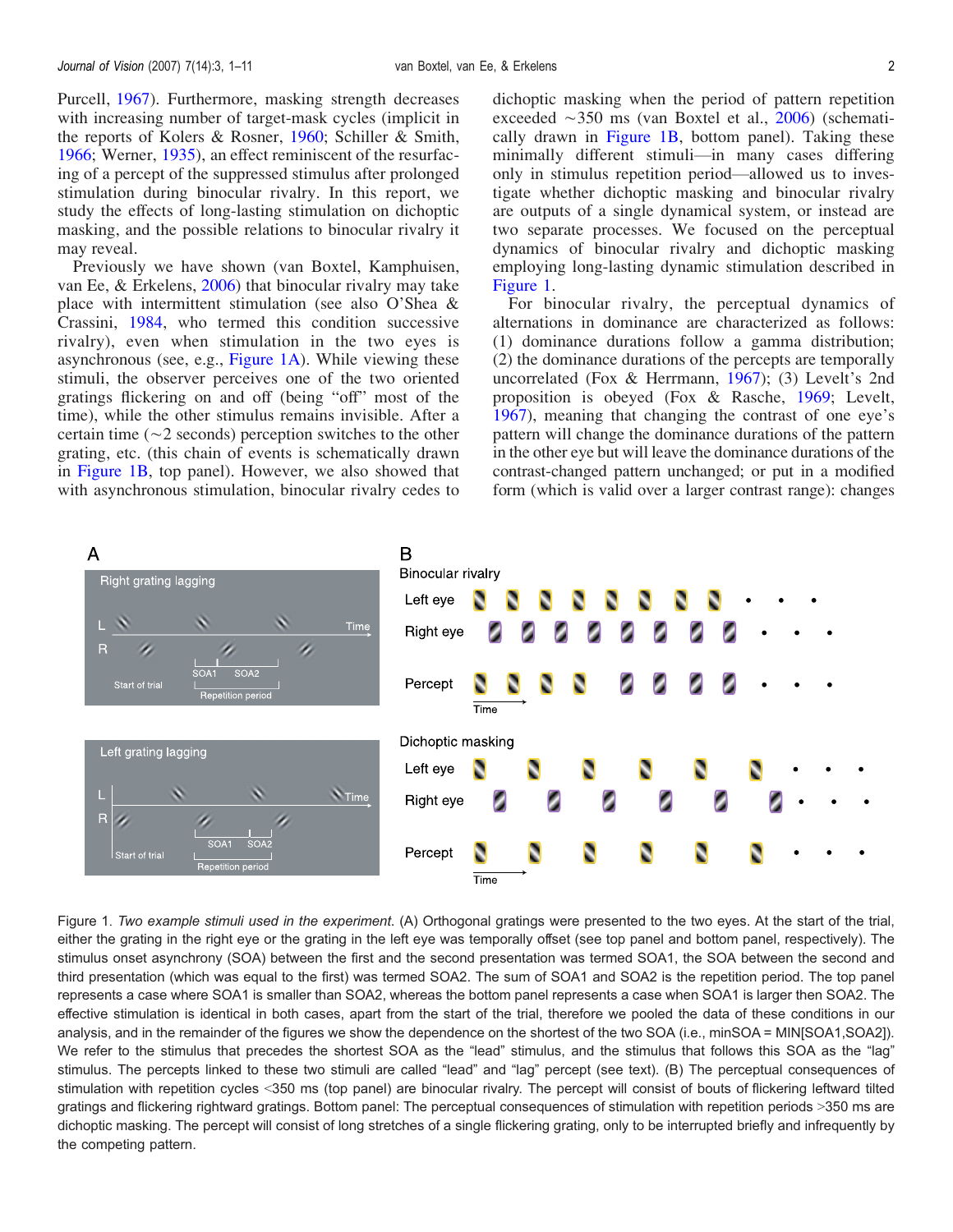<span id="page-2-0"></span>in one eye's contrast mainly affect dominance durations in the higher contrast eye (Brascamp, van Ee, Noest, Jacobs, & van den Berg, [2006\)](#page-9-0).

We show that both successive rivalry and dichoptic masking meet the perceptual dynamics criteria set for conventional binocular rivalry. We observe as well that the first reported percept shows signs of dichoptic masking. Depending on stimulus parameters, this initial dichoptic masking may be restricted to the first percept (after which binocular rivalry takes place), or it may be sustained throughout the trial, leading to near-continuous dichoptic masking.

From the fact that the perceptual criteria for binocular rivalry are met by dichoptic masking, we suggest that dichoptic masking and binocular rivalry are mediated by the same inhibitory mechanisms.

## Methods

#### Stimulus

#### Spatial characteristics

Stimuli were orthogonally oriented (45 deg from vertical) gratings, having a spatial frequency of 0.87 cycles/deg. The stimulus was drawn as seen through a circular Gaussian window with a sigma of 0.76 deg, with a spatial cutoff at a diameter of 4.3 deg. Michelson contrast was 1 at the center of the display. The leftward tilted grating was presented to the left eye, the rightward tilted grating to the right eye. Background luminance was 20.0 cd/m2 , maximum and minimum stimulus luminance (i.e., white and black parts of the grating) were  $71.9 \text{ cd/m}^2$ and 0.06 cd/m<sup>2</sup>, respectively. The stimulus was surrounded by a binocular annulus that was divided into 20 equally sized parts alternatively made of full contrast (white) and zero contrast (gray). The annulus was 0.1 deg wide, with a radius of 2.46 deg, and served as a fusion aid.

#### Temporal characteristics

The grating patterns were flickered on and off for 60 seconds. On-times were 53.3 ms (4 frames), and off-times were either 133.3 ms, or 293.3 ms, leading to repetition periods of 186.7 ms and 346.7 ms, respectively ([Figure 1\)](#page-1-0). These stimuli produce binocular rivalry and dichoptic masking respectively (van Boxtel et al., [2006](#page-10-0)). Left and right eye were temporally offset relative to the each other by a stimulus onset asynchrony (SOA). The SOAs ranged from 0 ms (i.e., no lag) to the size of the repetition period, in steps of 26.6 ms (i.e., two frames; [Figure 1\)](#page-1-0). In plotting and discussing the data, we use the shortest of the two SOAs, which we term minSOA (i.e., minSOA =  $MIN$ [SOA1,SOA2]). The pattern that preceded the shortest SOA is termed the lead pattern, the pattern following the shortest SOA is termed the lag pattern.

#### Procedure

Throughout the trial, subjects indicated their dominant percept using two buttons (left and right arrows for leftand right-tilted gratings, respectively). When both stimuli were perceived to be about equally salient (i.e., a spatial patchwork or a superposition of the two gratings), or when they did not engage in rivalry (i.e., they were rapidly and regularly alternating), subjects did not press any button.

Percept durations were recorded as the time between a button press and release. A percept was not used in the analysis when the end of a trial truncated it. Trials with different repetition periods were run in separate sessions, otherwise presentation order was randomized. Each condition was measured three times per subject.

#### Subjects

Seven subjects participated, each has normal or corrected-to-normal vision. All but one subject (the first author) were naïve as to the purpose of the experiment. As two subjects did not show signs of dichoptic masking at the repetition period of 347 ms, their data were excluded from the analysis of this repetition period. (For both subjects, we have determined that dichoptic masking does take place at still longer repetition periods in a separate experiment.)

#### Analysis

#### Perceptual bias

The total time spent in the "lag" percept (the percept of the stimulus that followed after the shortest of the two SOAs, see [Figure 1\)](#page-1-0) was divided by the total time spent in either percept.

#### Percepts follow a gamma distribution

The reported gamma distribution fits are maximumlikelihood fits, based on all percepts of all subjects, without normalizing. We did not normalize the data in order to show the differences in mean percept durations between minSOA conditions. When each subject's data was divided by the subject's mean percept duration before pooling the data over all subjects, gamma distributions still provided good fits (all means of squared errors  $\leq 0.017$ ).

#### Drift analysis

Before conducting a test of independence of percept durations, we assessed whether there was drift in the data, because drift may cause spurious correlations in the percept durations. We divided each trial in 13 bins, within which the average percept duration was calculated for all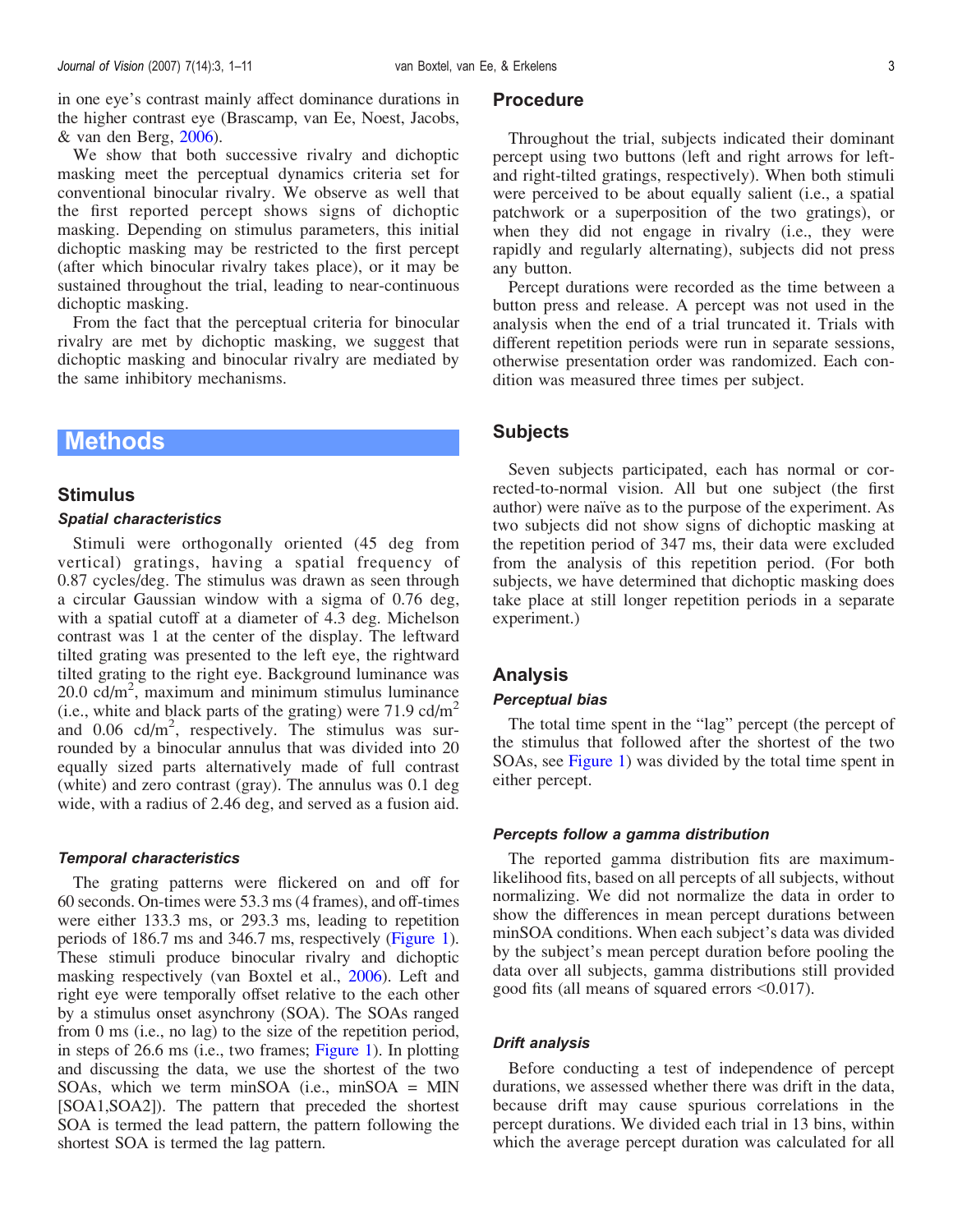## <span id="page-3-0"></span>A Perceptual Biases











## C Gamma distribution fits. Period 347 ms



## D Spearman rank correlations. Period 347 ms

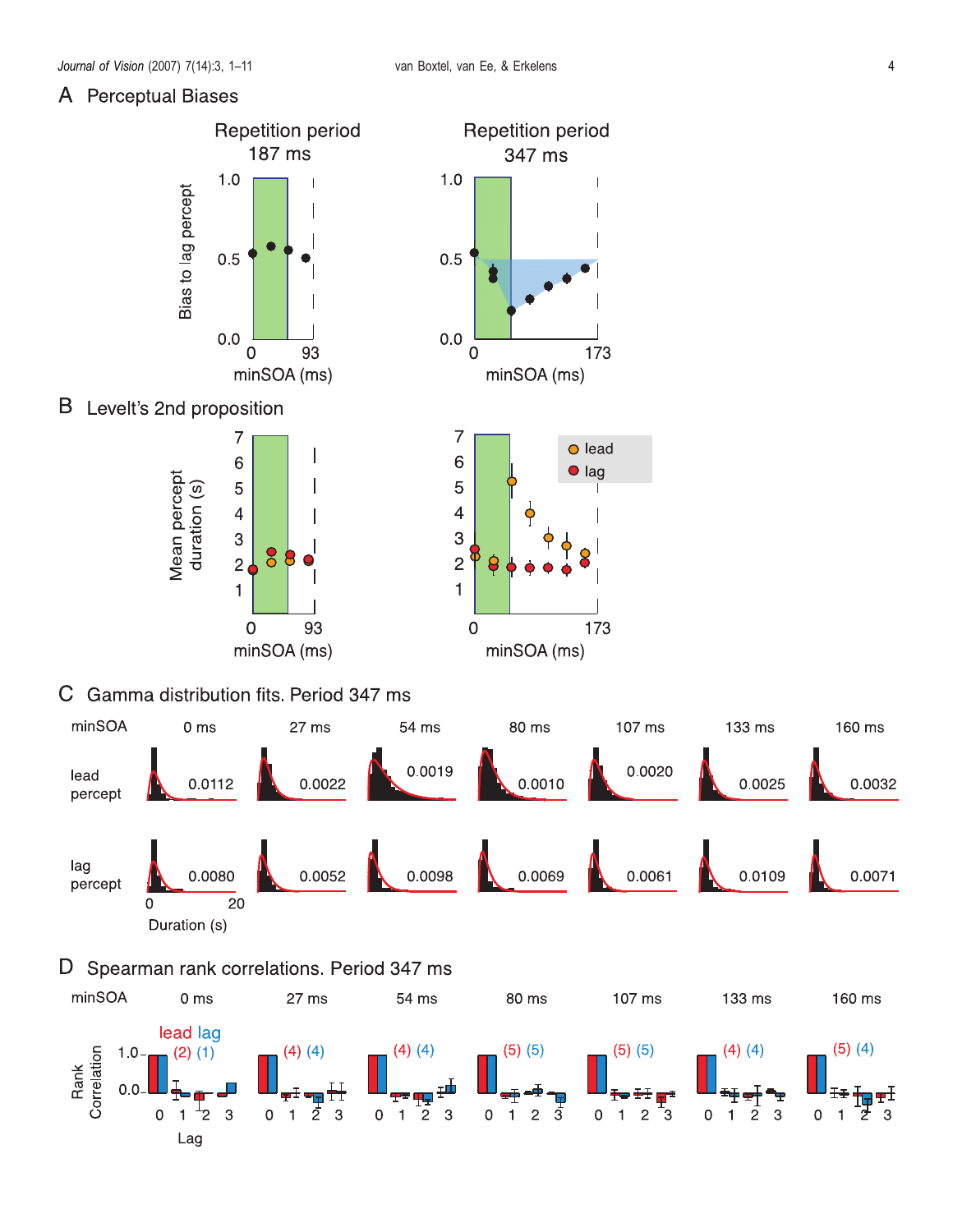percepts that started within that bin. The averages of all trials were then used to calculate average percept durations per bin, per subject. A Bin  $\times$  Subject ANOVA revealed no significant effect of Bin number ( $p > 0.42$ ), but a significant effect of Subject ( $p < 0.001$ ), post hoc Tukey analysis showed that one subject had significantly higher durations than all other subjects. The interaction Bin  $\times$  Subject was not significant ( $p > 0.77$ ). A separate analysis showed that the drift over sessions was also not significant ( $p > 0.85$ ).

#### Independence of percept durations

Because of the absence of drift, we could calculate Spearman rank correlations (van Ee, [2005\)](#page-10-0) over entire trials. Only trials with more than 5 reported percepts are analyzed, which caused some minSOA results not to be based on all subjects (see [Figure 2D](#page-3-0)).

#### Calculation of bias index

A bias index was designed to describe the development of the average perceptual bias towards one or the other percept during a trial, allowing discrimination between binocular rivalry and dichoptic masking behavior trough the trial. We calculated a bias index by assigning a value of 1 to percepts of the lag pattern, 0 to percepts of the lead pattern, and 0.5 to transition periods (i.e., when no buttons were pressed). At several time points during a trial (taken 1 second apart, [Figure 4\)](#page-7-0), we calculated the mean over these values for all trials at that point in time. Note that we assigned a value to transition periods, as it seems they represent a separate perceptual state (Brascamp et al., [2006\)](#page-9-0). Because they do not represent a bias in a particular direction, we assigned them an intermediate value of 0.5.

### Results

The perceptual dynamics of the two tested repetition periods are shown in [Figure 2.](#page-3-0) To show that binocular rivalry was obtained with the 187-ms repetition cycle, and dichoptic masking with the 347-ms repetition cycle, we first analyzed the overall bias in percept durations ([Figure 2A](#page-3-0)). Previous work found that binocular rivalry occurred at the shorter repetition period of 187 ms (O'Shea & Crassini, [1984](#page-10-0); van Boxtel et al., [2006](#page-10-0)) and dichoptic masking at longer repetition periods (van Boxtel et al., [2006\)](#page-10-0). Therefore, we expected that short repetition periods would not lead to a strong bias toward one or the other stimulus, and hence a bias-value of around 0.5, and that longer repetition periods would show a strong bias towards one of the two stimuli, and a bias-value different from 0.5. Both expectations were borne out by the analysis [\(Figure 2A](#page-3-0); on the y-axis is shown the total time spend in the percept of the lag grating, divided by the total time spend in either percept).

These analyses, based on the biases calculated over entire trials, have revealed that conventional binocular rivalry took place for stimuli with a repetition cycle of 187 ms (O'Shea & Crassini, [1984](#page-10-0) reported this finding for in-phase,  $SOA = 0$  ms, and antiphase conditions), whereas strong forward masking occurred with a repetition cycle of 347 ms. Therefore, we can use these stimuli to investigate the relationship between binocular rivalry and dichoptic masking with (nearly) identical stimuli.

Is the forward dichoptic masking we observed [\(Figure 2A,](#page-3-0) right) a different kind of binocular conflict resolution than binocular rivalry [\(Figure 2A](#page-3-0), left), or is it a biased version of binocular rivalry? In other words, do these phenomena depend on the same or different neural processes? To investigate the question, we looked at the 3 perceptual dynamics classifiers of binocular rivalry and assessed whether they applied to dichoptic masking.

Figure 2. Testing the three classifiers of binocular rivalry on dichoptic masking data. (A) Perceptual biases were calculated as the total time spent perceiving a "lag" pattern divided by the total time any of the two patterns was perceived. With repetition periods of 187 ms (left), the value of minSOA (i.e., Min[SOA1, SOA2]) had only a small influence on the perceptual biases, which in all cases were near 0.5. With repetition periods of 347 ms, strong (forward) masking was observed (a bias towards the "lead" pattern; shaded area). Green-shaded areas denote SOA conditions with a temporal overlap between the two stimuli. Error bars are SEM over trials. (B) The generalized 2nd proposition of Levelt poses that in response to changing the saliency of one of the stimuli, the percept durations of the most dominant pattern should change. The graph for repetition periods of 187 ms shows only marginal changes in dominance durations, which is consistent with the finding that these conditions show hardly any perceptual biases. The graph for repetition periods of 347 ms, however, clearly follows the generalized 2nd proposition of Levelt. Error bars are SEM over trials. (C) Gamma distribution (red lines) were well fit to all percept duration distributions (black frequency distributions), for both lead and lag percepts. Values reported in each graph are the means of squared errors (MSE), a measure of the fit quality. (D) Spearman rank correlations for both lead and lag percepts were calculated for a range of different lags. The correlation is weak at all lag values, for all conditions. Error bars are between-subject standard errors, the colored numbers indicate the number of subjects over which the mean and SE were calculated (see methods). Together these data show that binocular rivalry and dichoptic masking follow the same dynamic behavior. According to prevailing perceptual dynamics criteria, these results constitute evidence for the hypothesis that binocular rivalry and dichoptic masking result from the same underlying dynamical system.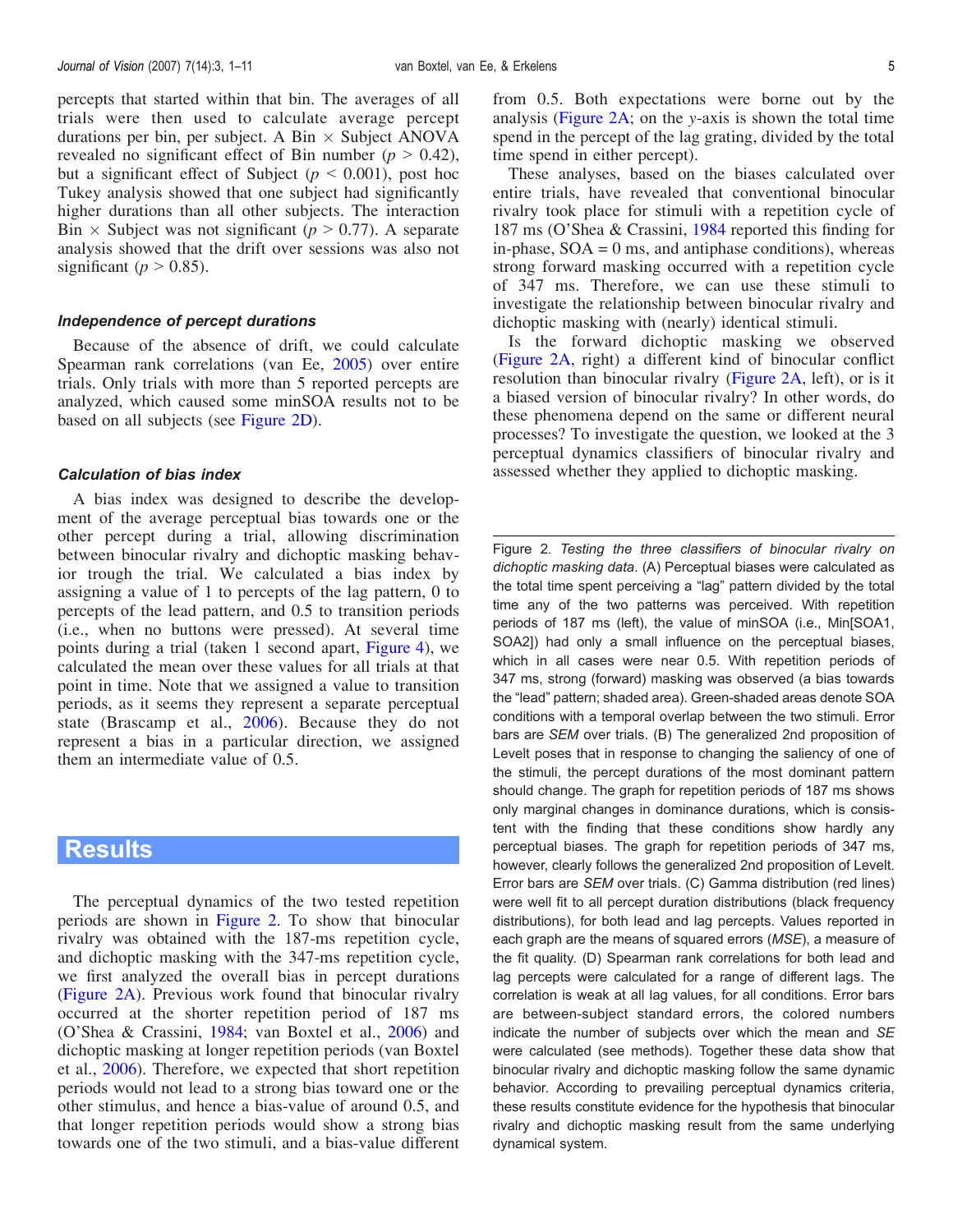#### Levelt*'*s 2nd proposition

We did not explicitly change the contrast of the stimuli to which Levelt's 2nd proposition applies, but we did vary the SOAs, and as we have shown, this manipulation biased the percept towards one or the other pattern, just as contrast would. We cannot use our minSOA parameter (i.e., Min[SOA1,SOA2]) as a direct analogue of contrast, however, because our stimuli had fixed repetition periods, which meant that a change in SOA1 automatically lead to a change in SOA2 (see [Figure 1\)](#page-1-0), analogous to changing contrast in both eyes. However, we can test the general version of Levelt's 2nd proposition: Changes in one eye's contrast mainly affect dominance durations in the eye with the most dominant pattern (Brascamp et al., [2006](#page-9-0)), that is, the lead stimulus (see [Figure 2A,](#page-3-0) right).

First, the data pertaining to conditions with repetition cycles of 187 ms show no large change in average dominance durations, and therefore these conditions do not represent a temporal analogue of Levelt's 2nd proposition. This finding is in agreement with the finding that they did not show a perceptual bias either ([Figure 2A](#page-3-0), left).

In the dichoptic masking regime, with repetition periods of 347 ms, mean percept durations did depend on minSOA. Starting, in [Figure 2B](#page-3-0) (right panel), at the point where SOA1 and SOA2 are nearly identical (around  $minSOA = 177$  ms), we observe that the percept is unbiased, which would be analogous to equal contrasts in the two eyes. Moving to the left in this graph, we observe that the mean percept duration of the lead stimulus increases whereas that of the lag stimulus does not change, which is in accordance with the generalized 2nd proposition of Levelt.

A deviation from the predicted behavior occurred when the stimuli temporally overlapped (i.e., at left of the plot). In this case, both patterns had mean dominance durations of about 2 seconds. "False fusion" (Blake, Yang, & Westendorf, [1991](#page-9-0); Wolfe, [1983\)](#page-10-0), a process causing dichoptic stimuli to fuse with short presentation periods, may have prevented strong inhibitory interactions in these cases, even though rivalry still occurred (O'Shea & Crassini, [1984](#page-10-0); Wolfe, [1983\)](#page-10-0).

Nevertheless, our results show that conditions that lead to dichoptic masking follow the generalized 2nd proposition of Levelt.

### Distributions of percept durations

Both lead and lag percept duration distributions followed a gamma distribution ([Figure 2C\)](#page-3-0), suggesting that the perceptual dynamics followed the same set of rules in all these conditions, as well as during normal binocular rivalry. In cases of strong masking average durations of the lead percept increased while the

distribution remained gamma-shaped. The distribution for lag percept durations remained unchanged relative to the conditions in which both patterns exerted about equal inhibitory forces on each other (e.g., at min $SOA = 0$  ms and 160 ms).

### Temporal independence of percept durations

We tested for the independence of the percept durations using the Spearman rank correlation (van Ee, [2005\)](#page-10-0). Both lead and lag percept durations were temporally independent of the following percept of the same class, as evidenced by the small correlations between the different percept durations [\(Figure 2D\)](#page-3-0).

The 187-ms period condition also met the perceptual criteria, indicating that these conditions of successive rivalry (O'Shea & Crassini, [1984\)](#page-10-0) behaved just as conventional rivalry.

Altogether, the dichoptic masking conditions met the 3 perceptual classifiers of binocular rivalry, suggesting a common neural structure for the found percept-competition reported with both techniques.

### The time course of dichoptic masking and binocular rivalry

In order to see how much of the observed biases (in [Figure 2A](#page-3-0)) can be attributed to the first percept (cf. Hupe<sup> $\epsilon$ </sup>) & Rubin, [2003](#page-9-0)), we calculated the biases towards either one or the other percept for the first button press. Three interesting observations were made. First, when biases are reported as the number of trials in which the first percept was that of the lag stimulus divided by the total number of trials, both the 187-ms and 347-ms repetition periods showed dichoptic masking behavior for the first percept [\(Figures 3A](#page-6-0) and [3B](#page-6-0)). For the repetition period of 347 ms, dichoptic masking was expected as a bias was already observed in the overall data ([Figure 2A\)](#page-3-0), but for the repetition period of 187 ms this was not the case (although a small bias seen at minSOAs around 27 ms might have suggested this finding; [Figure 2A](#page-3-0)). Interestingly, even though the initial stimulus sequence for the stimuli with 187 ms and 347 ms repetitions cycles was identical (for the minSOA range 0–80 ms), the masking effects of the two repetition periods were in opposite directions. We have no explanation for this result, but it may be related to the observation that the addition of an additional stimulus in the DM paradigm may reduce backward masking of the mask on the target (Michaels & Turvey, [1979\)](#page-9-0).

A second observation was that the first perceptual report was generally made swiftly, around 2–3 seconds after the trial began ([Figures 3C](#page-6-0) and [3D](#page-6-0), for the 187-ms and 347-ms repetition cycles, respectively). However, for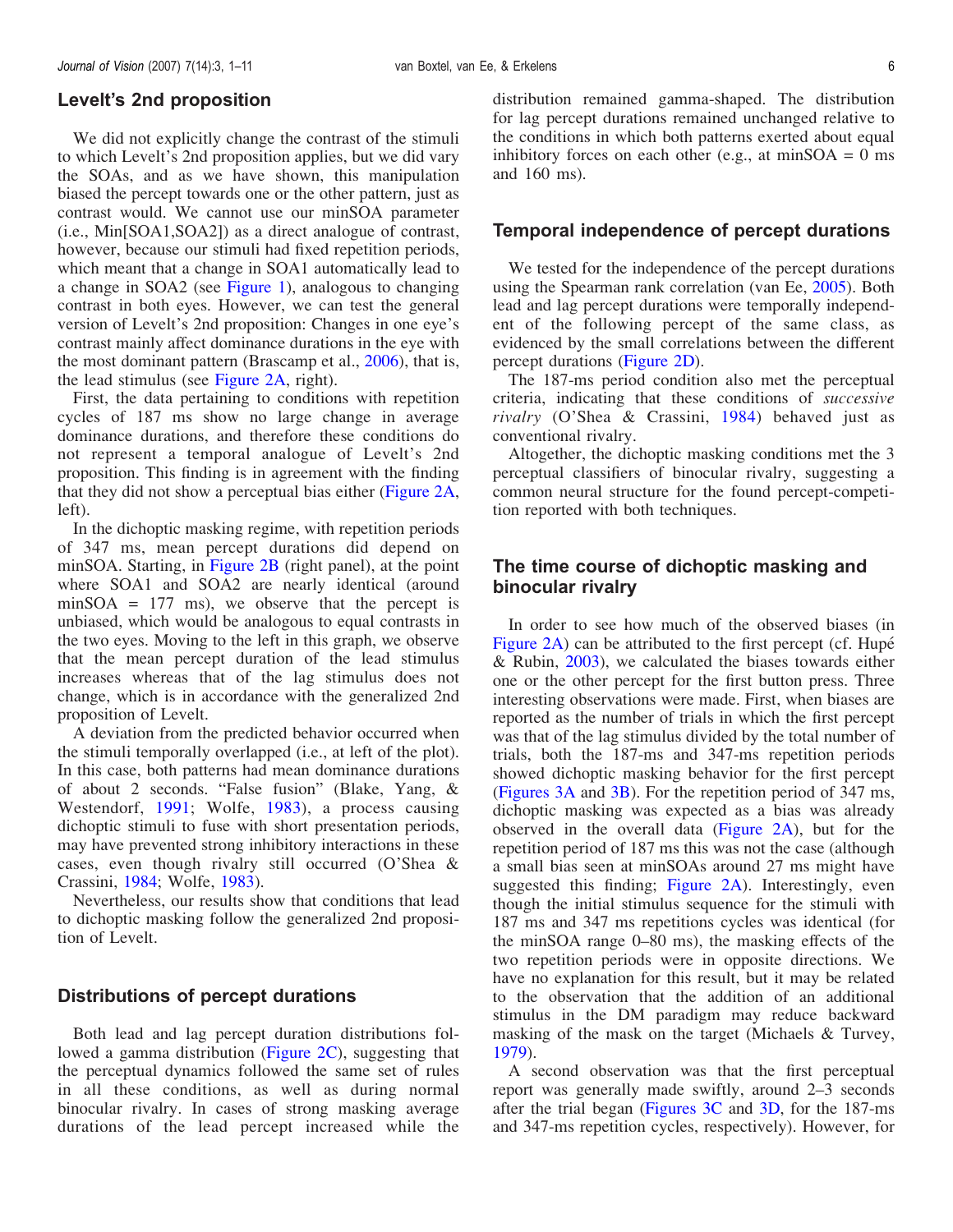<span id="page-6-0"></span>

Figure 3. Masking effects on the first perceptual report. (A) Proportion of the initial percepts being the lag stimulus for stimuli with a repetition period of 187 ms. The bias toward the lag stimulus for short minSOAs shows evidence for backward masking. (B) Proportion of the initial percepts being the lag stimulus for stimuli with a repetition period of 347 ms. The bias towards the lead stimulus shows evidence for forward masking. (C) The average time until the first percept, for stimuli with a repetition period of 187 ms. Longer durations are observed in conditions with the inhibitory interactions being about equal between the two stimuli (that is at minSOA =  $0$ ). (D) Same as in panel C, but for stimuli with a repetition period of 347 ms. Panels C and D show that the first percept generally was formed swiftly, but it takes longer to form when inter-pattern competition is balanced. The black lines are individual subject data, the red line is the mean, the purple-shaded area is the between-subject standard error.

both repetition cycles, we observed a tendency towards longer durations for conditions when the inhibitory interactions between the patterns were equal (either because stimuli were near-simultaneous or because SOA1 was nearly equal to SOA2, see the right- and left-end side of each plot). These data suggest that the initiation of binocular rivalry is not always instantaneous (see also Liu, Tyler, & Schor, [1992\)](#page-9-0). In fact we found that conditions that lead to masking lead more rapidly to an unambiguous percept than conditions that lead to binocular rivalry.

The third observation followed from the acknowledgment that the bias of the initial percept may be the main cause of the biases observed in dichoptic masking and binocular rivalry ([Figure 2A](#page-3-0)). To analyze how much of the observed perceptual biases based on the full-trial data could be accounted for by the initial percept, we calculated a bias index (see [Methods](#page-2-0)). We compared the time course of the bias index for the data including only the first percept, and for the data including all percepts. As such, we investigated if the binocular interactions were changing over the course of a trial. The bias index in conditions with repetition periods of 187 ms and 347 ms are shown in [Figures 4A](#page-7-0) and [4B,](#page-7-0) respectively.

We show data for the minSOA conditions with the most extreme biases (see [Figures 2A](#page-3-0) and 3). The blue line shows the bias index calculated using all perceptual reports, the red line shows the bias index based solely on the first percept (all later percepts are scored as transition periods, i.e., a value of 0.5). The bias index based on all perceptual reports for repetition periods of 187 ms showed a short-lasting backward masking, which could, however, be fully accounted for by the bias caused by the first percept (the red line). The bias index for repetition periods of 347 ms showed a sustained bias that could not be explained based solely on the basis of the first percept (i.e., the red curve regresses toward 0.5, whereas the blue curve remains at  $\sim$  0.2). Therefore, the biases observed in [Figure 2A](#page-3-0) are caused predominantly by the first percept for stimuli with repetition periods of 187 ms, but not for those with repetition periods of 347 ms.

## General discussion

### The relationship between binocular rivalry and dichoptic masking

The relationships between results from the various techniques used in the investigation of the formation of visual awareness are only beginning to be explored (Breitmeyer & Ogmen, [2006,](#page-9-0) pp. 272–275; Kim & Blake, [2005;](#page-9-0) Tsuchiya, Koch, Gilroy, & Blake, [2006](#page-10-0)). In this study, we looked at the dependence of the stimulus' visibility on temporal stimulus characteristics, and how this dependence differed during binocular rivalry and repetitive dichoptic masking. Specifically, we tested whether the classifiers related to the perceptual dynamics of binocular rivalry are also met by dichoptic masking.

We show that dichoptic masking satisfies the perceptual dynamics criteria for binocular rivalry [\(Figure 2](#page-3-0)), namely, (1) the patterns presented to the two eyes are dichoptic (i.e., different in the two eyes); (2) the generalized 2nd proposition of Levelt (Brascamp et al., [2006\)](#page-9-0) is met; (3) dominance durations follow a gamma distribution; and (4) the dominance durations of the percepts are temporally uncorrelated.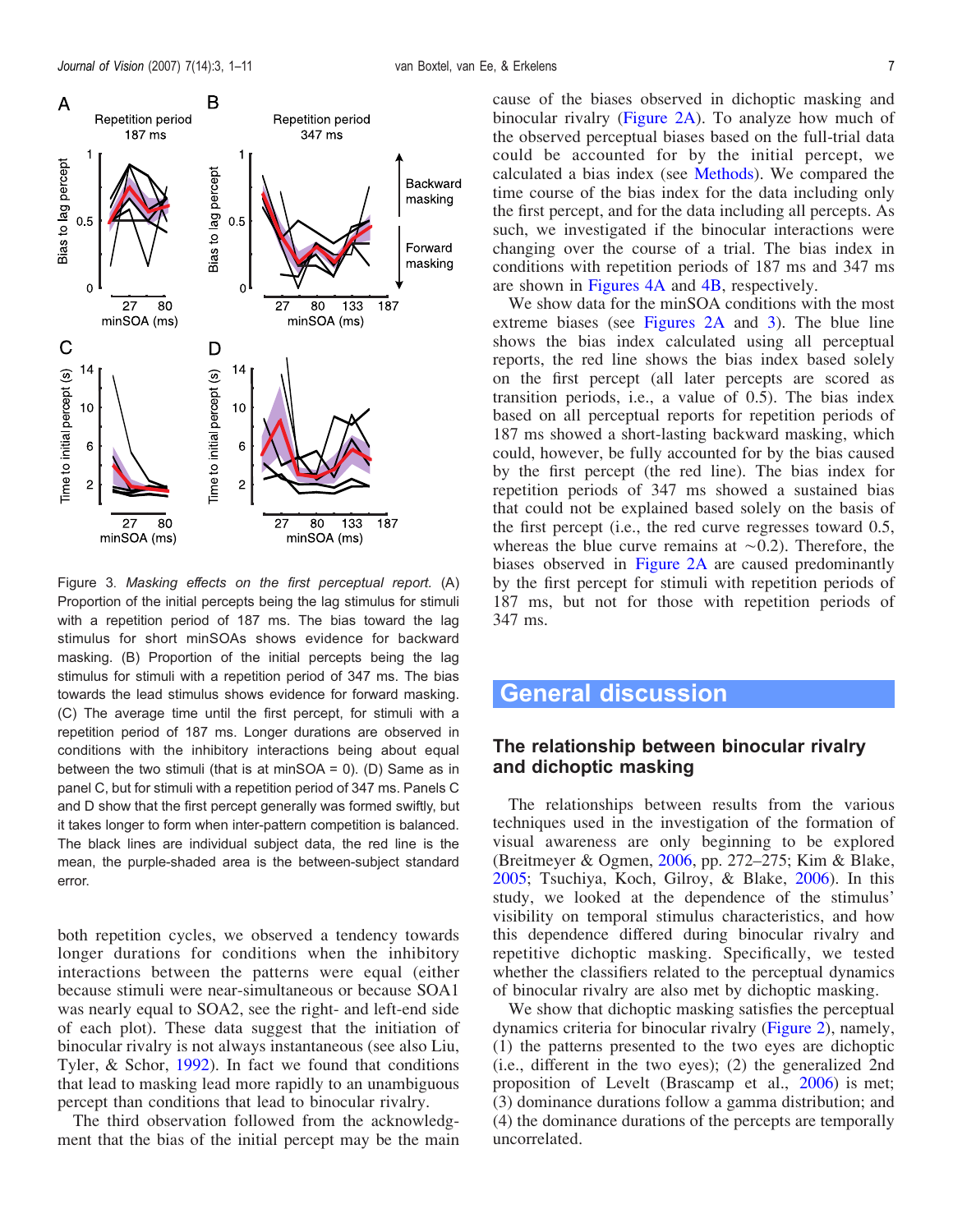<span id="page-7-0"></span>

Figure 4. Bias index during the 60-second trials. (A) The bias index for stimuli with a repetition period of 187 ms, and a SOA of  $\sim$ 27 ms. The bias index calculated using all percepts (blue line) shows an initial deviation towards the lag stimulus (backward masking), but the preference rapidly fades. This bias seems to be fully caused by the first percept (red line). (B) The bias index for stimuli with a repetition period of 347 ms, and a SOA of ~53 ms. The bias index calculated using all percepts (blue line) shows an initial deviation towards the lead stimulus (forward masking), the preference weakens but remains present throughout the trial. The calculated bias index based solely on the first percept cannot explain the sustained presence of masking because the first percept does not add to the observed biases after more than 20 seconds from the start of the trial. Therefore, the bias observed in the first percept, [Figure 3,](#page-6-0) can explain the bias observed in the total data, [Figure 2A](#page-3-0), only for stimuli with a repetition period of 187 ms, not for stimuli with a repetition period of 347 ms.

On the basis of these data, we would like to suggest that dichoptic masking effects and binocular rivalry are the resultant of (partly) overlapping neural mechanism. However, we have only looked at the temporal dynamics of perception, and the hypothesis is strengthened if the dependency on spatial stimulus manipulations is also similar. Indeed, it seems that binocular rivalry and dichoptic masking have a similar tuning to orientation (width of  $\sim$  70 deg, Harrad & Hess, [1992;](#page-9-0) Levi et al., [1979;](#page-9-0) O'Shea, [1998;](#page-9-0) Schor, [1977](#page-10-0)), a relatively tight tuning to spatial frequency differences between the conflicting stimuli (Harrad & Hess, [1992](#page-9-0); Hollins, [1980;](#page-9-0) Legge, [1979](#page-9-0); Levi et al., [1979;](#page-9-0) O'Shea, [1998](#page-9-0); Schor, [1977](#page-10-0)) and a relative independence of spatial frequency when both stimuli are large  $(>4 \text{ deg})$  and have the same spatial frequency (Legge, [1979;](#page-9-0) O'Shea et al., [1997](#page-10-0)). Some further circumstantial evidence comes from a monocular masking study, which indicated that masking and adaptation have may have a common origin (Georgeson & Georgeson, [1987\)](#page-9-0). Since adaptation is one of the main components thought to underlie binocular rivalry dynamics, these results are suggestive of a link between masking and binocular rivalry. Overall, the similarity between dichoptic masking and binocular rivalry seems larger than one might expect on the basis of the very rare cross-references across the two research fields (Alais & Blake, [2005](#page-8-0); Breitmeyer & Ogmen, [2006](#page-9-0); Meese & Hess, [2004](#page-9-0)).

Nevertheless, a more extensive comparison is needed to establish whether binocular rivalry and dichoptic masking may indeed depend on the same (or party overlapping) underlying mechanisms.

If our suggestion of a single system for dichoptic masking and binocular rivalry turns out to be sustainable, it would provide an interesting test case for modelers, who could test whether their model can explain both dichoptic masking and binocular rivalry data.

### Other studies on the relationship between dichoptic masking and binocular rivalry

In a previous study (Breitmeyer & Ogmen, [2006](#page-9-0), pp. 272–275), the relationship between dichoptic masking and binocular rivalry was studied by presenting the observer a dichoptic masking stimulus that was surrounded by an annular binocular rivalry stimulus. It was found that the effectiveness of a dichoptic mask was contingent on whether it was being present in the eye receiving the dominant binocular rivalry stimulus. It was concluded that binocular rivalry takes precedence over dichoptic masking as it determines whether masking occurs or not, a conclusion seemingly at odds with our suggestion of a shared system. However, Breitmeyer and Ogmen [\(2006](#page-9-0), pp. 272–275) used backward masking conditions, which may involve neuronal networks different from those involved in forward masking. Secondly, in our study the same stimuli induced dichoptic masking and binocular rivalry whereas Breitmeyer and Ogmen used separate, and spatially non-overlapping stimuli for binocular rivalry and dichoptic masking. This may be a crucial difference as it has been shown in monocular conditions that masking by a surrounding mask (called meta- and para-contrast masking) is different from masking by conflicting pattern information similar to the target pattern, which in turn is different from masking by noise (Breitmeyer & Ogmen, [2006\)](#page-9-0). These three types of masking are currently also employed in dichoptic masking (e.g., Breitmeyer & Ogmen, [2006](#page-9-0); Macknik & Livingstone, [1998](#page-9-0); Meese & Hess, [2004](#page-9-0); Tsuchiya & Koch, [2005](#page-10-0); van Boxtel et al., [2006\)](#page-10-0), but their mutual relationships have not yet been thoroughly investigated, and only recently their relationship to binocular rivalry received attention (this report, Breitmeyer & Ogmen, [2006,](#page-9-0) pp. 272–275; Macknik &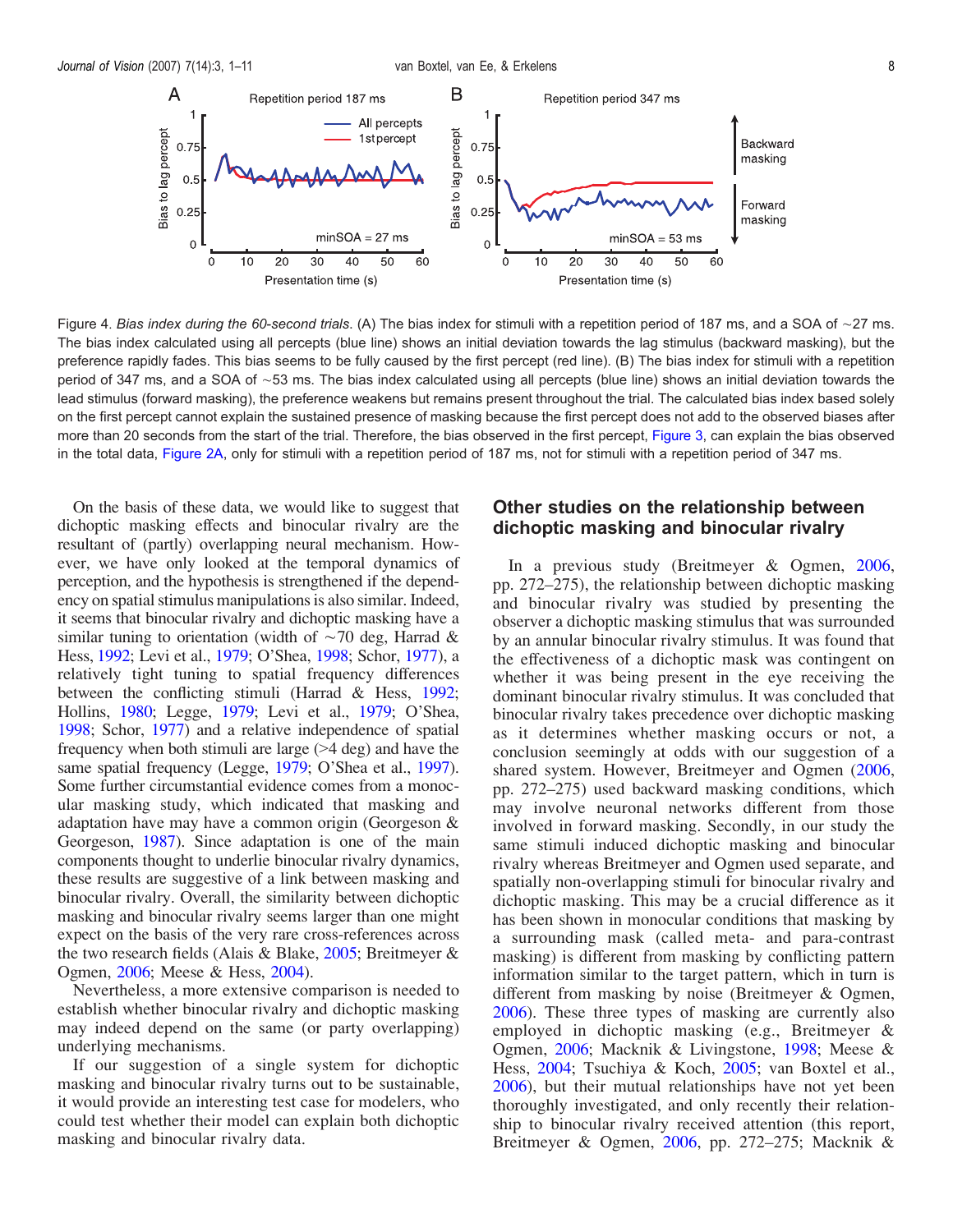<span id="page-8-0"></span>Martinez-Conde, [2004](#page-9-0); Tsuchiya et al., [2006](#page-10-0)). So far, the differences in the employed methods and stimuli probably preclude an informative inter-study comparison.

### On the time course of dichoptic masking and binocular rivalry

We found that the first-reported percept shows systematic biases towards one of the two stimuli, i.e., dichoptic masking ([Figure 3\)](#page-6-0). This initial bias was found to be the cause of the small bias observed for stimuli with repetition period of 187 [\(Figure 4A\)](#page-7-0); a repetition period that would eventually lead to binocular rivalry. The reported biases for the full-trial data of repetition period 347 ms can however not be fully explained based on the initial bias, showing that the found near-continuous dichoptic masking was not fully dependent on the initial percept.

To allow for the unbiased perception, i.e., binocular rivalry, with our flickering stimuli, binocular information needs to be integrated over long periods  $(\sim 350 \text{ ms})$ . Our study does not stand alone in presuming the existence of such long binocular integration periods, as they have been reported before (Andrews, White, Binder, & Purves, 1996; Dodwell & Engel, [1963;](#page-9-0) O'Shea & Crassini, [1984\)](#page-10-0). When presentations are separated by more than 350 ms, the involved neurons cannot integrate the information over successive presentations, and transient boosts in activity of these neurons may cause transient cross-inhibition between competing representations resulting in dichoptic masking when SOA1 and SOA2 are unequal.

These particular interactions are not static, however, as we have found that many trials with repetition periods of 187 ms start with dichoptic masking. Overall, this dichoptic masking effect turns into binocular rivalry over the first 6 seconds of a trial. We may explain this finding by assuming that the binocular integration window is initially small  $(\leq 190 \text{ ms})$  but slowly sizes up to its maximum size  $(\sim 350 \text{ ms})$ . Initially this process allows each individual event to transiently inhibit competing patterns (causing dichoptic masking) but later causes the inhibitory forces for both patterns to become more or less equal (resulting in binocular rivalry). Consistent with this idea, is the finding that a substantial amount of cortical neurons show flicker adaptation (Van de Grind, Grüsser, & Lunkenheimer, [1973,](#page-10-0) p. 527), meaning that at first they are able to modulate the firing rate according to the flicker modulation of the stimulus, but that after a certain while they stop firing in synchrony with the stimulus, or stop firing altogether. This adaptation has a time scale of 1 to 5 seconds (Van de Grind et al., [1973,](#page-10-0) p. 527), close to the time scale we observe for the transition of masking to binocular rivalry for stimuli with repetition periods of 187 ms.

### On the usefulness of continuous dichoptic masking

Our report also reveals an interesting tool for future study. Dichoptic masking conditions with repetition periods around 350 ms lead to very long dominance durations. Continuous and complete dichoptic masking, with percept durations in the order of 10 seconds (and up to 30 seconds for some subjects), is possible for repetition periods around 400 ms (data reanalyzed from experiment 2 of van Boxtel et al., [2006](#page-10-0)). Continuous dichoptic masking may be related to other effects that cause longlasting perceptual disappearance of potentially salient stimuli, like continuous flash suppression (Tsuchiya & Koch, [2005\)](#page-10-0), and the dichoptic standing wave of invisibility (Macknik & Martinez-Conde, [2004\)](#page-9-0). The advantage of continuous dichoptic masking is that masking and target stimuli are identical (save for orientation) and need not differ in spatial frequency content, and luminance (Tsuchiya & Koch, [2005](#page-10-0)) or presentation duration (Macknik & Martinez-Conde, [2004](#page-9-0)), and thus may provide an additional route for the investigation of stimulus visibility (Macknik & Martinez-Conde, [2004](#page-9-0)) and the origin of visual aftereffects (Tsuchiya & Koch, [2005](#page-10-0)).

## Acknowledgments

RvE was supported by a High Potential grant from Utrecht University.

Commercial relationships: none.

Corresponding author: J.J.A. van Boxtel.

Email: j.j.a.vanboxtel@phys.uu.nl.

Address: Helmholtz Institute, Utrecht University, Princetonplein 5, 3584CC, Utrecht, The Netherlands.

### **References**

- Alais, D., & Blake, R. (Eds.) (2005). Binocular rivalry. Cambridge, MA: MIT Press.
- Andrews, T. J., White, L. E., Binder, D., & Purves, D. (1996). Temporal events in cyclopean vision. Proceedings of the National Academy of Sciences of the United States of America, 93, 3689–3692. [\[PubMed](http://www.ncbi.nlm.nih.gov/sites/entrez?Db=PubMed&Cmd=ShowDetailView&TermToSearch=8622998&ordinalpos=50&itool=EntrezSystem2.PEntrez.Pubmed.Pubmed_ResultsPanel.Pubmed_RVDocSum)] [\[Article\]](http://www.pubmedcentral.nih.gov/articlerender.fcgi?tool=pubmed&pubmedid=8622998)
- Baker, D. H., Meese, T. S., & Summers, R. J. (2007). Psychophysical evidence for two routes to suppression before binocular summation of signals in human vision. Neuroscience, 146, 435-448. [[PubMed\]](http://www.ncbi.nlm.nih.gov/sites/entrez?Db=PubMed&Cmd=ShowDetailView&TermToSearch=17346895&ordinalpos=7&itool=EntrezSystem2.PEntrez.Pubmed.Pubmed_ResultsPanel.Pubmed_RVDocSum)
- Blake, R., & Logothetis, N. K. (2002). Visual competition. Nature Reviews, Neuroscience, 3, 13–21. [\[PubMed](http://www.ncbi.nlm.nih.gov/sites/entrez?Db=PubMed&Cmd=ShowDetailView&TermToSearch=11823801&ordinalpos=63&itool=EntrezSystem2.PEntrez.Pubmed.Pubmed_ResultsPanel.Pubmed_RVDocSum)]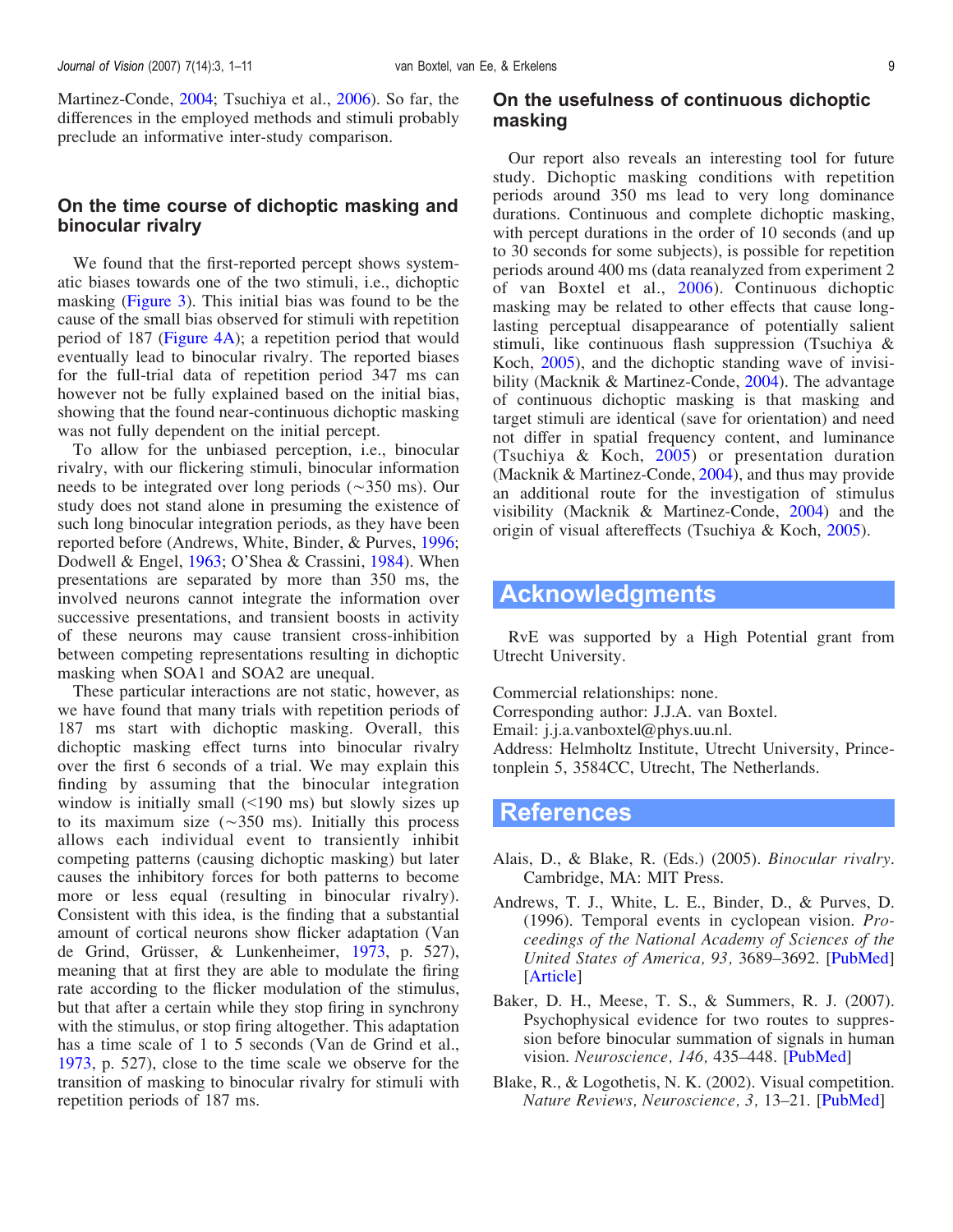- <span id="page-9-0"></span>Blake, R., Yang, Y., & Westendorf, D. (1991). Discriminating binocular fusion from false fusion. Investigative Ophthalmology & Visual Science, 32, 2821–2825. [\[PubMed](http://www.ncbi.nlm.nih.gov/sites/entrez?Db=PubMed&Cmd=ShowDetailView&TermToSearch=1894479&ordinalpos=129&itool=EntrezSystem2.PEntrez.Pubmed.Pubmed_ResultsPanel.Pubmed_RVDocSum)] [[Article\]](http://www.iovs.org/cgi/reprint/32/10/2821)
- Brascamp, J. W., van Ee, R., Noest, A. J., Jacobs, R. H., & van den Berg, A. V. (2006). The time course of binocular rivalry reveals a fundamental role of noise. Journal of Vision, 6(11):8, 1244–1256, http:// journalofvision.org/6/11/8/, doi:10.1167/6.11.8. [\[PubMed](http://www.ncbi.nlm.nih.gov/sites/entrez?Db=pubmed&Cmd=ShowDetailView&TermToSearch=17209732&ordinalpos=1&itool=EntrezSystem2.PEntrez.Pubmed.Pubmed_ResultsPanel.Pubmed_RVDocSum)] [\[Article\]](http://journalofvision.org/6/11/8/)
- Breitmeyer, B., & Ogmen, H. (2006). Visual masking: Time slices through conscious and unconscious vision (2nd ed., vol. 41). New York: Oxford University Press.
- Breitmeyer, B. G., Rudd, M., & Dunn, K. (1981). Metacontrast investigations of sustained-transient channel inhibitory interactions. Journal of Experimental Psychology: Human Perception and Performance, 7, 770–779. [[PubMed\]](http://www.ncbi.nlm.nih.gov/sites/entrez?Db=PubMed&Cmd=ShowDetailView&TermToSearch=6457091&ordinalpos=33&itool=EntrezSystem2.PEntrez.Pubmed.Pubmed_ResultsPanel.Pubmed_RVDocSum)
- Dember, W. N., & Purcell, D. G. (1967). Recovery of masked visual targets by inhibition of the masking stimulus. Science, 157, 1335–1336. [\[PubMed](http://www.ncbi.nlm.nih.gov/sites/entrez?Db=PubMed&Cmd=ShowDetailView&TermToSearch=6039004&ordinalpos=31&itool=EntrezSystem2.PEntrez.Pubmed.Pubmed_ResultsPanel.Pubmed_RVDocSum)]
- Dodwell, P. C., & Engel, G. R. (1963). A theory of binocular fusion. Nature, 198, 39–40. [[PubMed\]](http://www.ncbi.nlm.nih.gov/sites/entrez?Db=PubMed&Cmd=ShowDetailView&TermToSearch=14028322&ordinalpos=40&itool=EntrezSystem2.PEntrez.Pubmed.Pubmed_ResultsPanel.Pubmed_RVDocSum)
- Fox, R., & Herrmann, J. (1967). Stochastic properties of binocular rivalry alternations. Perception & Psychophysics, 2, 432–436.
- Fox, R., & Rasche, F. (1969). Binocular rivalry and reciprocal inhibition. Perception & Psychophysics, 5, 215–217.
- Georgeson, M. A., & Georgeson, J. M. (1987). Facilitation and masking of briefly presented gratings: Timecourse and contrast dependence. Vision Research, 27, 369–379. [\[PubMed](http://www.ncbi.nlm.nih.gov/sites/entrez?Db=PubMed&Cmd=ShowDetailView&TermToSearch=3660598&ordinalpos=38&itool=EntrezSystem2.PEntrez.Pubmed.Pubmed_ResultsPanel.Pubmed_RVDocSum)]
- Harrad, R. A., & Hess, R. F. (1992). Binocular integration of contrast information in amblyopia. Vision Research, 32, 2135–2150. [[PubMed\]](http://www.ncbi.nlm.nih.gov/sites/entrez?Db=PubMed&Cmd=ShowDetailView&TermToSearch=1304091&ordinalpos=39&itool=EntrezSystem2.PEntrez.Pubmed.Pubmed_ResultsPanel.Pubmed_RVDocSum)
- Hollins, M. (1980). The effect of contrast on the completeness of binocular rivalry suppression. Per-ception & Psychophysics, 27, 550–556. [[PubMed\]](http://www.ncbi.nlm.nih.gov/sites/entrez?Db=PubMed&Cmd=ShowDetailView&TermToSearch=7393703&ordinalpos=38&itool=EntrezSystem2.PEntrez.Pubmed.Pubmed_ResultsPanel.Pubmed_RVDocSum)
- Hupé, J. M.,  $\&$  Rubin, N. (2003). The dynamics of bistable alternation in ambiguous motion displays: A fresh look at plaids. Vision Research, 43, 531-548. [\[PubMed](http://www.ncbi.nlm.nih.gov/sites/entrez?Db=PubMed&Cmd=ShowDetailView&TermToSearch=12594999&ordinalpos=3&itool=EntrezSystem2.PEntrez.Pubmed.Pubmed_ResultsPanel.Pubmed_RVDocSum)]
- Kim, C. Y., & Blake, R. (2005). Psychophysical magic: Rendering the visible "invisible." Trends in Cognitive Sciences, 9, 381–388. [\[PubMed](http://www.ncbi.nlm.nih.gov/sites/entrez?Db=PubMed&Cmd=ShowDetailView&TermToSearch=16006172&ordinalpos=97&itool=EntrezSystem2.PEntrez.Pubmed.Pubmed_ResultsPanel.Pubmed_RVDocSum)]
- Kolers, P. A., & Rosner, B. S. (1960). On visual masking (metacontrast): Dichoptic observation. American Journal of Psychology, 73, 2–21. [[PubMed\]](http://www.ncbi.nlm.nih.gov/sites/entrez?Db=PubMed&Cmd=ShowDetailView&TermToSearch=14410688&ordinalpos=29&itool=EntrezSystem2.PEntrez.Pubmed.Pubmed_ResultsPanel.Pubmed_RVDocSum)
- Legge, G. E. (1979). Spatial frequency masking in human vision: Binocular interactions. Journal of the Optical Society of America, 69, 838-847. [\[PubMed](http://www.ncbi.nlm.nih.gov/sites/entrez?Db=PubMed&Cmd=ShowDetailView&TermToSearch=490227&ordinalpos=71&itool=EntrezSystem2.PEntrez.Pubmed.Pubmed_ResultsPanel.Pubmed_RVDocSum)]
- Levelt, W. J. (1967). Note on the distribution of dominance times in binocular rivalry. British Journal of Psychology, 58, 143–145. [\[PubMed](http://www.ncbi.nlm.nih.gov/sites/entrez?Db=PubMed&Cmd=ShowDetailView&TermToSearch=5582864&ordinalpos=41&itool=EntrezSystem2.PEntrez.Pubmed.Pubmed_ResultsPanel.Pubmed_RVDocSum)]
- Levi, D. M., Harwerth, R. S., & Smith, E. L., III (1979). Humans deprived of normal binocular vision have binocular interactions tuned to size and orientation. Science, 206, 852–854. [[PubMed\]](http://www.ncbi.nlm.nih.gov/sites/entrez?Db=PubMed&Cmd=ShowDetailView&TermToSearch=493988&ordinalpos=230&itool=EntrezSystem2.PEntrez.Pubmed.Pubmed_ResultsPanel.Pubmed_RVDocSum)
- Liu, L., Tyler, C. W., & Schor, C. M. (1992). Failure of rivalry at low contrast: Evidence of a suprathreshold binocular summation process. Vision Research, 32, 1471–1479. [[PubMed\]](http://www.ncbi.nlm.nih.gov/sites/entrez?Db=PubMed&Cmd=ShowDetailView&TermToSearch=1455720&ordinalpos=66&itool=EntrezSystem2.PEntrez.Pubmed.Pubmed_ResultsPanel.Pubmed_RVDocSum)
- Macknik, S. L. (2006). Visual masking approaches to visual awareness. Progress in Brain Research, 155, 177–215. [[PubMed\]](http://www.ncbi.nlm.nih.gov/sites/entrez?Db=PubMed&Cmd=ShowDetailView&TermToSearch=17027388&ordinalpos=3&itool=EntrezSystem2.PEntrez.Pubmed.Pubmed_ResultsPanel.Pubmed_RVDocSum)
- Macknik, S. L., & Livingstone, M. S. (1998). Neuronal correlates of visibility and invisibility in the primate visual system. Nature Neuroscience, 1, 144–149. [\[PubMed](http://www.ncbi.nlm.nih.gov/sites/entrez?Db=PubMed&Cmd=ShowDetailView&TermToSearch=10195130&ordinalpos=14&itool=EntrezSystem2.PEntrez.Pubmed.Pubmed_ResultsPanel.Pubmed_RVDocSum)] [\[Article\]](http://www.nature.com/neuro/journal/v1/n2/full/nn0698_144.html)
- Macknik, S. L., & Martinez-Conde, S. (2004). Dichoptic visual masking reveals that early binocular neurons exhibit weak interocular suppression: Implications for binocular vision and visual awareness. Journal of Cognitive Neuroscience, 16, 1049–1059. [\[PubMed](http://www.ncbi.nlm.nih.gov/sites/entrez?Db=PubMed&Cmd=ShowDetailView&TermToSearch=15298791&ordinalpos=7&itool=EntrezSystem2.PEntrez.Pubmed.Pubmed_ResultsPanel.Pubmed_RVDocSum)]
- Macknik, S. L., Martinez-Conde, S., & Haglund, M. M. (2000). The role of spatiotemporal edges in visibility and visual masking. Proceedings of the National Academy of Sciences of the United States of America, 97, 7556–7560. [\[PubMed](http://www.ncbi.nlm.nih.gov/sites/entrez?Db=PubMed&Cmd=ShowDetailView&TermToSearch=10852945&ordinalpos=10&itool=EntrezSystem2.PEntrez.Pubmed.Pubmed_ResultsPanel.Pubmed_RVDocSum)] [\[Article\]](http://www.pubmedcentral.nih.gov/articlerender.fcgi?tool=pubmed&pubmedid=10852945)
- McKee, S. P., Bravo, M. J., Taylor, D. G., & Legge, G. E. (1994). Stereo matching precedes dichoptic masking. Vision Research, 34, 1047-1060. [[PubMed\]](http://www.ncbi.nlm.nih.gov/sites/entrez?Db=PubMed&Cmd=ShowDetailView&TermToSearch=8160414&ordinalpos=48&itool=EntrezSystem2.PEntrez.Pubmed.Pubmed_ResultsPanel.Pubmed_RVDocSum)
- Meese, T. S., & Hess, R. F. (2004). Low spatial frequencies are suppressively masked across spatial scale, orientation, field position, and eye of origin. Journal of Vision, 4(10):2, 843-859, http://journalofvision.org/4/10/2/, doi:10.1167/4.10.2. [\[PubMed](http://www.ncbi.nlm.nih.gov/sites/entrez?Db=pubmed&Cmd=ShowDetailView&TermToSearch=15595890&ordinalpos=15&itool=EntrezSystem2.PEntrez.Pubmed.Pubmed_ResultsPanel.Pubmed_RVDocSum)] [\[Article\]](http://journalofvision.org//4/10/2/)
- Michaels, C. F., & Turvey, M. T. (1979). Central sources of visual masking: Indexing structures supporting seeing at a single, brief glance. Psychological Research, 41, 2–61. [[PubMed\]](http://www.ncbi.nlm.nih.gov/sites/entrez?Db=PubMed&Cmd=ShowDetailView&TermToSearch=538209&ordinalpos=30&itool=EntrezSystem2.PEntrez.Pubmed.Pubmed_ResultsPanel.Pubmed_RVDocSum)
- O'Shea, R. P. (1998). Effect of orientation and spatial frequency on monocular and binocular rivalry. Paper presented at the Proceedings of the Fourth International Conference on Neural Information Processing (ICONIP'97), Singapore.